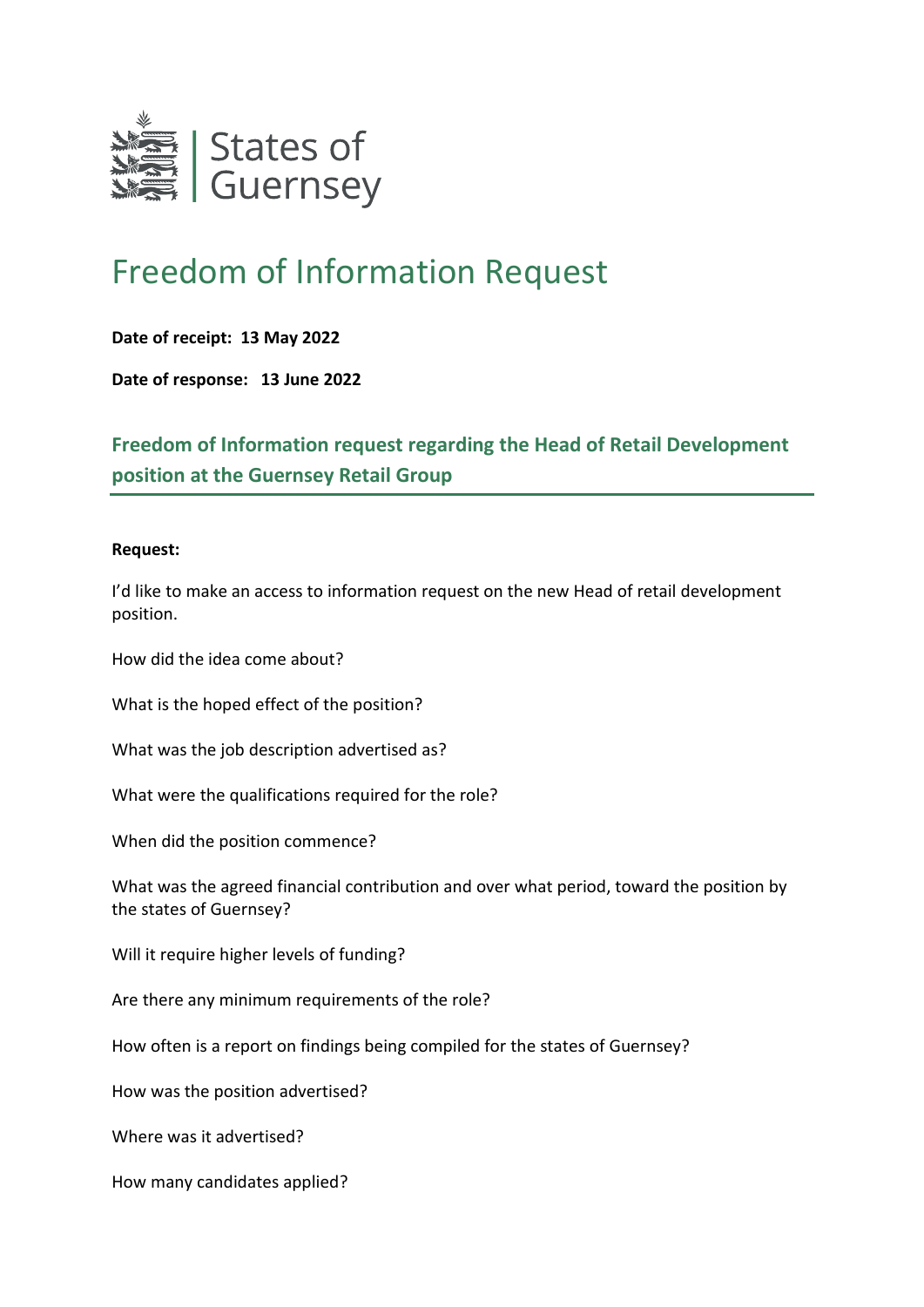What was the criteria used to recruit for the position?

Was experience in transforming a town or shopping centre a requirement?

Was this able to be evidenced by candidates?

How long will the position and states funding last?

What data has been collected and how, to see footfall levels and trends over the last few years?

Can those figures be published?

Have any recommendations on improvements to retail in Guernsey been made from data collected?

Are we getting value for money from the role?

Based on?

If it is seen as successful, will other industry sectors be offered the same?